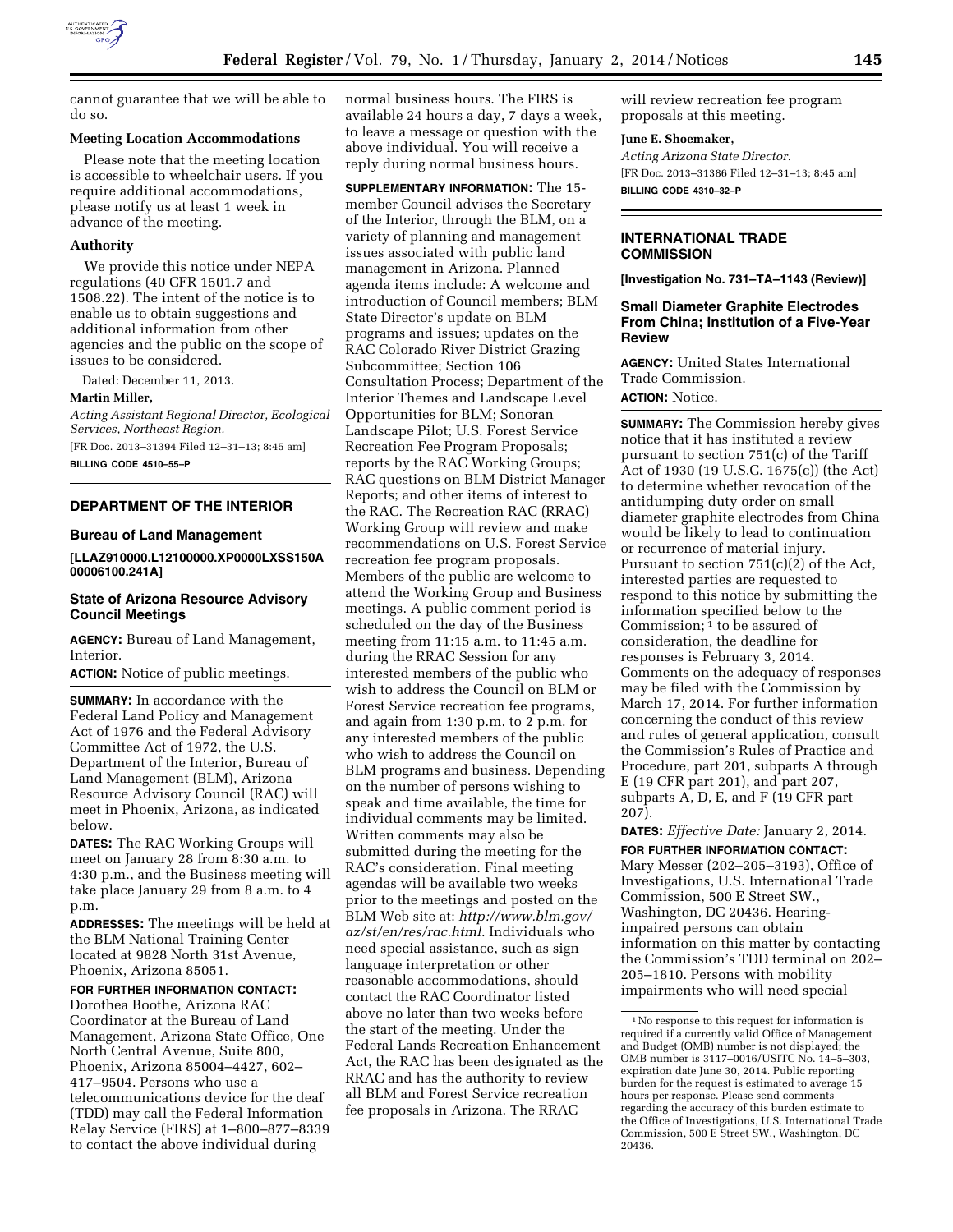assistance in gaining access to the Commission should contact the Office of the Secretary at 202–205–2000. General information concerning the Commission may also be obtained by accessing its internet server (*[http://](http://www.usitc.gov) [www.usitc.gov](http://www.usitc.gov)*). The public record for this review may be viewed on the Commission's electronic docket (EDIS) at *[http://edis.usitc.gov.](http://edis.usitc.gov)* 

## **SUPPLEMENTARY INFORMATION:**

*Background.* On February 26, 2009, the Department of Commerce issued an antidumping duty order on imports of small diameter graphite electrodes from China (74 FR 8775). The Commission is conducting a review to determine whether revocation of the order would be likely to lead to continuation or recurrence of material injury to the domestic industry within a reasonably foreseeable time. It will assess the adequacy of interested party responses to this notice of institution to determine whether to conduct a full review or an expedited review. The Commission's determination in any expedited review will be based on the facts available, which may include information provided in response to this notice.

*Definitions.* The following definitions apply to this review:

(1) *Subject Merchandise* is the class or kind of merchandise that is within the scope of the five-year review, as defined by the Department of Commerce.

(2) The *Subject Country* in this review is China.

(3) The *Domestic Like Product* is the domestically produced product or products which are like, or in the absence of like, most similar in characteristics and uses with, the *Subject Merchandise.* In its original determination, the Commission defined the *Domestic Like Product* as all small diameter graphite electrodes coextensive with the scope.

(4) The *Domestic Industry* is the U.S. producers as a whole of the *Domestic Like Product,* or those producers whose collective output of the *Domestic Like Product* constitutes a major proportion of the total domestic production of the product. In its original determination, the Commission defined the *Domestic Industry* as all U.S. producers of small diameter graphite electrodes.

(5) The *Order Date* is the date that the antidumping duty order under review became effective. In this review, the *Order Date* is February 26, 2009.

(6) An *Importer* is any person or firm engaged, either directly or through a parent company or subsidiary, in importing the *Subject Merchandise* into the United States from a foreign manufacturer or through its selling agent.

*Participation in the review and public service list.*—Persons, including industrial users of the *Subject Merchandise* and, if the merchandise is sold at the retail level, representative consumer organizations, wishing to participate in the review as parties must file an entry of appearance with the Secretary to the Commission, as provided in section 201.11(b)(4) of the Commission's rules, no later than 21 days after publication of this notice in the **Federal Register**. The Secretary will maintain a public service list containing the names and addresses of all persons, or their representatives, who are parties to the review.

Former Commission employees who are seeking to appear in Commission five-year reviews are advised that they may appear in a review even if they participated personally and substantially in the corresponding underlying original investigation. The Commission's designated agency ethics official has advised that a five-year review is not considered the ''same particular matter'' as the corresponding underlying original investigation for purposes of 18 U.S.C. 207, the post employment statute for Federal employees, and Commission rule 201.15(b) (19 CFR 201.15(b)), 73 FR 24609 (May 5, 2008). This advice was developed in consultation with the Office of Government Ethics. Consequently, former employees are not required to seek Commission approval to appear in a review under Commission rule 19 CFR 201.15, even if the corresponding underlying original investigation was pending when they were Commission employees. For further ethics advice on this matter, contact Carol McCue Verratti, Deputy Agency Ethics Official, at 202–205– 3088.

*Limited disclosure of business proprietary information (BPI) under an administrative protective order (APO) and APO service list.* Pursuant to section 207.7(a) of the Commission's rules, the Secretary will make BPI submitted in this review available to authorized applicants under the APO issued in the review, provided that the application is made no later than 21 days after publication of this notice in the **Federal Register**. Authorized applicants must represent interested parties, as defined in 19 U.S.C. 1677(9), who are parties to the review. A separate service list will be maintained by the Secretary for those parties authorized to receive BPI under the APO.

*Certification.* Pursuant to section 207.3 of the Commission's rules, any person submitting information to the Commission in connection with this review must certify that the information is accurate and complete to the best of the submitter's knowledge. In making the certification, the submitter will be deemed to consent, unless otherwise specified, for the Commission, its employees, and contract personnel to use the information provided in any other reviews or investigations of the same or comparable products which the Commission conducts under Title VII of the Act, or in internal audits and investigations relating to the programs and operations of the Commission pursuant to 5 U.S.C. Appendix 3.

*Written submissions.* Pursuant to section 207.61 of the Commission's rules, each interested party response to this notice must provide the information specified below. The deadline for filing such responses is February 3, 2014. Pursuant to section 207.62(b) of the Commission's rules, eligible parties (as specified in Commission rule 207.62(b)(1)) may also file comments concerning the adequacy of responses to the notice of institution and whether the Commission should conduct an expedited or full review. The deadline for filing such comments is March 17, 2014. All written submissions must conform with the provisions of sections 201.8 and 207.3 of the Commission's rules and any submissions that contain BPI must also conform with the requirements of sections 201.6 and 207.7 of the Commission's rules. Regarding electronic filing requirements under the Commission's rules, see also the Commission's *Handbook on E-Filing,* available on the Commission's Web site at *[http://edis.usitc.gov.](http://edis.usitc.gov)* Also, in accordance with sections 201.16(c) and 207.3 of the Commission's rules, each document filed by a party to the review must be served on all other parties to the review (as identified by either the public or APO service list as appropriate), and a certificate of service must accompany the document (if you are not a party to the review you do not need to serve your response).

*Inability to provide requested information.* Pursuant to section 207.61(c) of the Commission's rules, any interested party that cannot furnish the information requested by this notice in the requested form and manner shall notify the Commission at the earliest possible time, provide a full explanation of why it cannot provide the requested information, and indicate alternative forms in which it can provide equivalent information. If an interested party does not provide this notification (or the Commission finds the explanation provided in the notification inadequate) and fails to provide a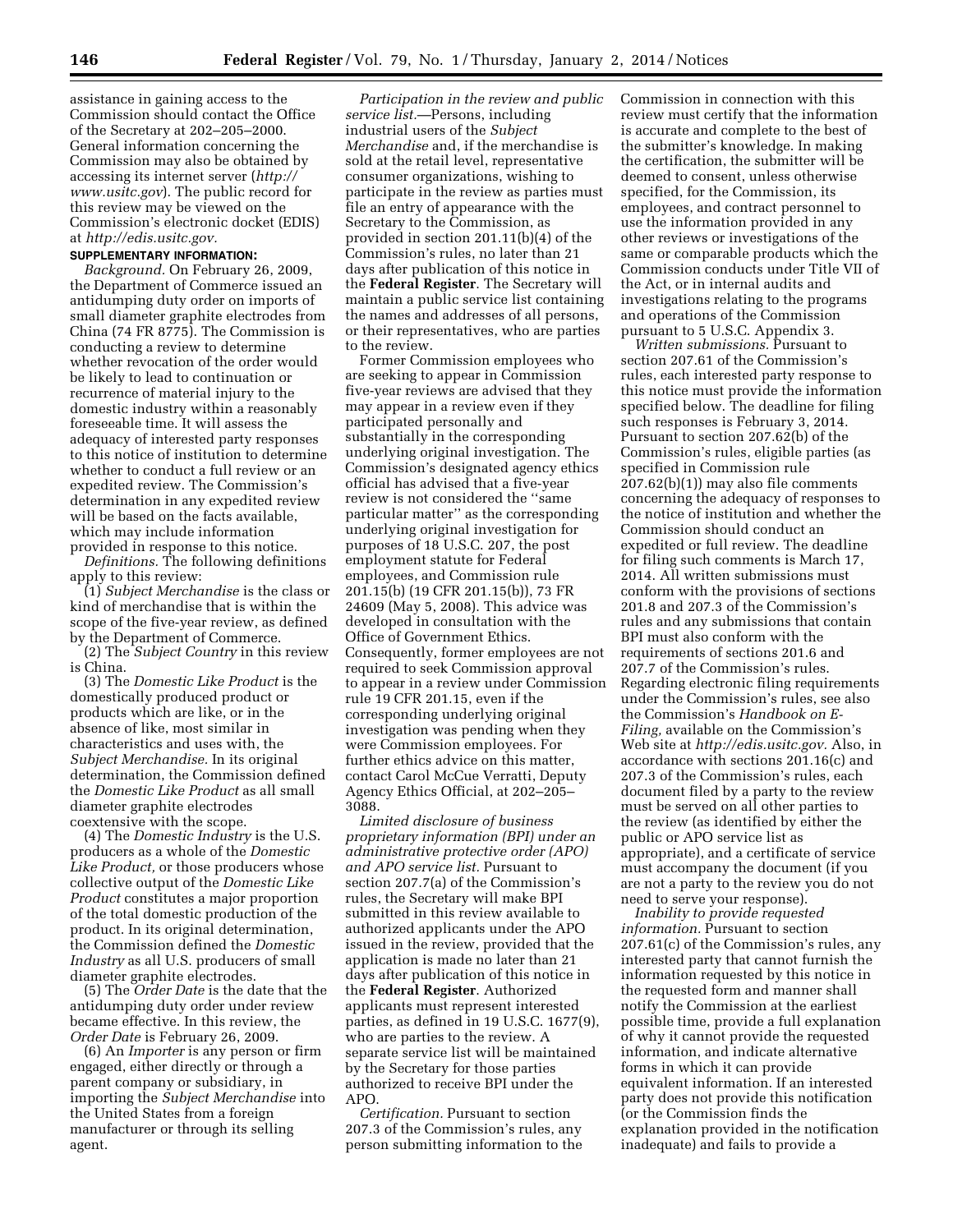complete response to this notice, the Commission may take an adverse inference against the party pursuant to section 776(b) of the Act (19 U.S.C. 1677e(b)) in making its determination in the review.

*Information To Be Provided in Response to this Notice of Institution:*  As used below, the term ''firm'' includes any related firms.

(1) The name and address of your firm or entity (including World Wide Web address) and name, telephone number, fax number, and Email address of the certifying official.

(2) A statement indicating whether your firm/entity is a U.S. producer of the *Domestic Like Product,* a U.S. union or worker group, a U.S. importer of the *Subject Merchandise,* a foreign producer or exporter of the *Subject Merchandise,*  a U.S. or foreign trade or business association, or another interested party (including an explanation). If you are a union/worker group or trade/business association, identify the firms in which your workers are employed or which are members of your association.

(3) A statement indicating whether your firm/entity is willing to participate in this review by providing information requested by the Commission.

(4) A statement of the likely effects of the revocation of the antidumping duty order on the *Domestic Industry* in general and/or your firm/entity specifically. In your response, please discuss the various factors specified in section 752(a) of the Act (19 U.S.C. 1675a(a)) including the likely volume of subject imports, likely price effects of subject imports, and likely impact of imports of *Subject Merchandise* on the *Domestic Industry.* 

(5) A list of all known and currently operating U.S. producers of the *Domestic Like Product.* Identify any known related parties and the nature of the relationship as defined in section 771(4)(B) of the Act (19 U.S.C. 1677(4)(B)).

(6) A list of all known and currently operating U.S. importers of the *Subject Merchandise* and producers of the *Subject Merchandise* in the *Subject Country* that currently export or have exported *Subject Merchandise* to the United States or other countries since the *Order Date.* 

(7) A list of 3–5 leading purchasers in the U.S. market for the *Domestic Like Product* and the *Subject Merchandise*  (including street address, World Wide Web address, and the name, telephone number, fax number, and Email address of a responsible official at each firm).

(8) A list of known sources of information on national or regional prices for the *Domestic Like Product* or the *Subject Merchandise* in the U.S. or other markets.

(9) If you are a U.S. producer of the *Domestic Like Product,* provide the following information on your firm's operations on that product during calendar year 2013, except as noted (report quantity data in metric tons and value data in U.S. dollars, f.o.b. plant). If you are a union/worker group or trade/business association, provide the information, on an aggregate basis, for the firms in which your workers are employed/which are members of your association.

(a) Production (quantity) and, if known, an estimate of the percentage of total U.S. production of the *Domestic Like Product* accounted for by your firm's(s') production;

(b) Capacity (quantity) of your firm to produce the *Domestic Like Product* (i.e., the level of production that your establishment(s) could reasonably have expected to attain during the year, assuming normal operating conditions (using equipment and machinery in place and ready to operate), normal operating levels (hours per week/weeks per year), time for downtime, maintenance, repair, and cleanup, and a typical or representative product mix);

(c) the quantity and value of U.S. commercial shipments of the *Domestic Like Product* produced in your U.S. plant(s);

(d) the quantity and value of U.S. internal consumption/company transfers of the *Domestic Like Product*  produced in your U.S. plant(s); and

(e) the value of (i) net sales, (ii) cost of goods sold (COGS), (iii) gross profit, (iv) selling, general and administrative (SG&A) expenses, and (v) operating income of the *Domestic Like Product*  produced in your U.S. plant(s) (include both U.S. and export commercial sales, internal consumption, and company transfers) for your most recently completed fiscal year (identify the date on which your fiscal year ends).

(10) If you are a U.S. importer or a trade/business association of U.S. importers of the *Subject Merchandise*  from the *Subject Country,* provide the following information on your firm's(s') operations on that product during calendar year 2013 (report quantity data in metric tons and value data in U.S. dollars). If you are a trade/business association, provide the information, on an aggregate basis, for the firms which are members of your association.

(a) The quantity and value (landed, duty-paid but not including antidumping duties) of U.S. imports and, if known, an estimate of the percentage of total U.S. imports of *Subject Merchandise* from the *Subject*  *Country* accounted for by your firm's(s') imports;

(b) the quantity and value (f.o.b. U.S. port, including antidumping duties) of U.S. commercial shipments of *Subject Merchandise* imported from the *Subject Country;* and

(c) the quantity and value (f.o.b. U.S. port, including antidumping duties) of U.S. internal consumption/company transfers of *Subject Merchandise*  imported from the *Subject Country.* 

(11) If you are a producer, an exporter, or a trade/business association of producers or exporters of the *Subject Merchandise* in the *Subject Country,*  provide the following information on your firm's(s') operations on that product during calendar year 2013 (report quantity data in metric tons and value data in U.S. dollars, landed and duty-paid at the U.S. port but not including antidumping duties). If you are a trade/business association, provide the information, on an aggregate basis, for the firms which are members of your association.

(a) Production (quantity) and, if known, an estimate of the percentage of total production of *Subject Merchandise*  in the *Subject Country* accounted for by your firm's(s') production;

(b) Capacity (quantity) of your firm(s) to produce the *Subject Merchandise* in the *Subject Country* (i.e., the level of production that your establishment(s) could reasonably have expected to attain during the year, assuming normal operating conditions (using equipment and machinery in place and ready to operate), normal operating levels (hours per week/weeks per year), time for downtime, maintenance, repair, and cleanup, and a typical or representative product mix); and

(c) the quantity and value of your firm's(s') exports to the United States of *Subject Merchandise* and, if known, an estimate of the percentage of total exports to the United States of *Subject Merchandise* from the *Subject Country*  accounted for by your firm's(s') exports.

(12) Identify significant changes, if any, in the supply and demand conditions or business cycle for the *Domestic Like Product* that have occurred in the United States or in the market for the *Subject Merchandise* in the *Subject Country* since the *Order Date,* and significant changes, if any, that are likely to occur within a reasonably foreseeable time. Supply conditions to consider include technology; production methods; development efforts; ability to increase production (including the shift of production facilities used for other products and the use, cost, or availability of major inputs into